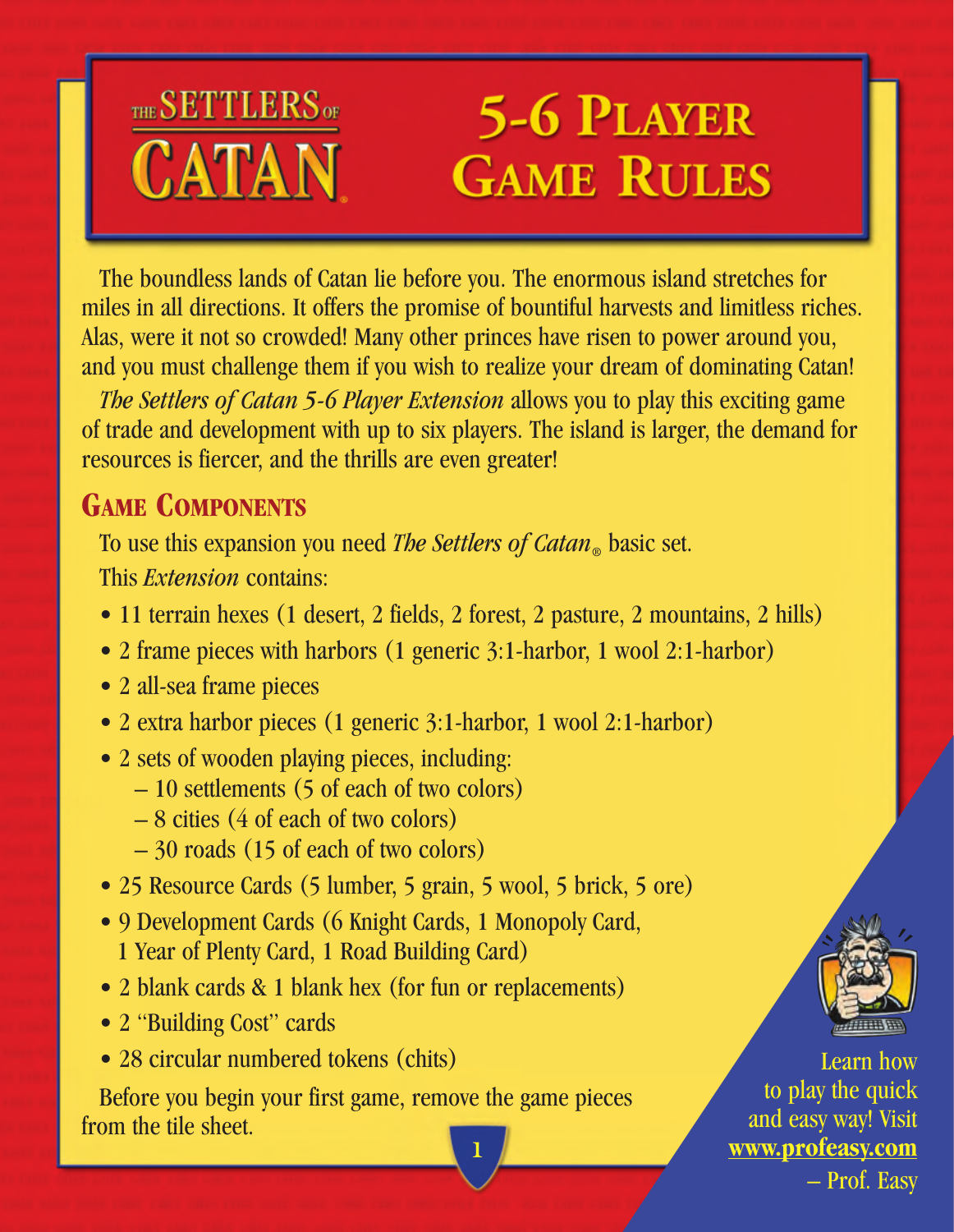## **5-6 PLAYER GAME RULES**

### **GAME RULES**

SETTLERS.

**CATAN** 

Except as noted below, the Extension Set uses the same rules found in *The Settlers* of *Catan*<sub>®</sub> boardgame (aka "Settlers"). The additional rules include:

- Constructing the larger board
- The Special Building Phase

## **Assembling the Board**

At the beginning of each game, you will need to construct the board. This *Extension* uses a board very similar to the one used in *Settlers.*

*Note: The five and six player games use all of the hexagonal tiles and harbor pieces from this Extension and all of the tiles and harbor pieces from the standard Settlers game. But, you only use the number tokens from this Extension (lettered A to Y and Za, Zb, and Zc).*

Assemble the frame as specified in Settlers, except that the 4 frame pieces from this *Extensiion* are used as follows:

- An all-sea frame piece is used between the "2-2" joint.
- The 2-1 wool harbor frame piece is used between the "3-3" joint.
- The 3-1 harbor frame piece is used between the "5-5" joint.
- An all-sea frame piece is used between the "6-6" joint.

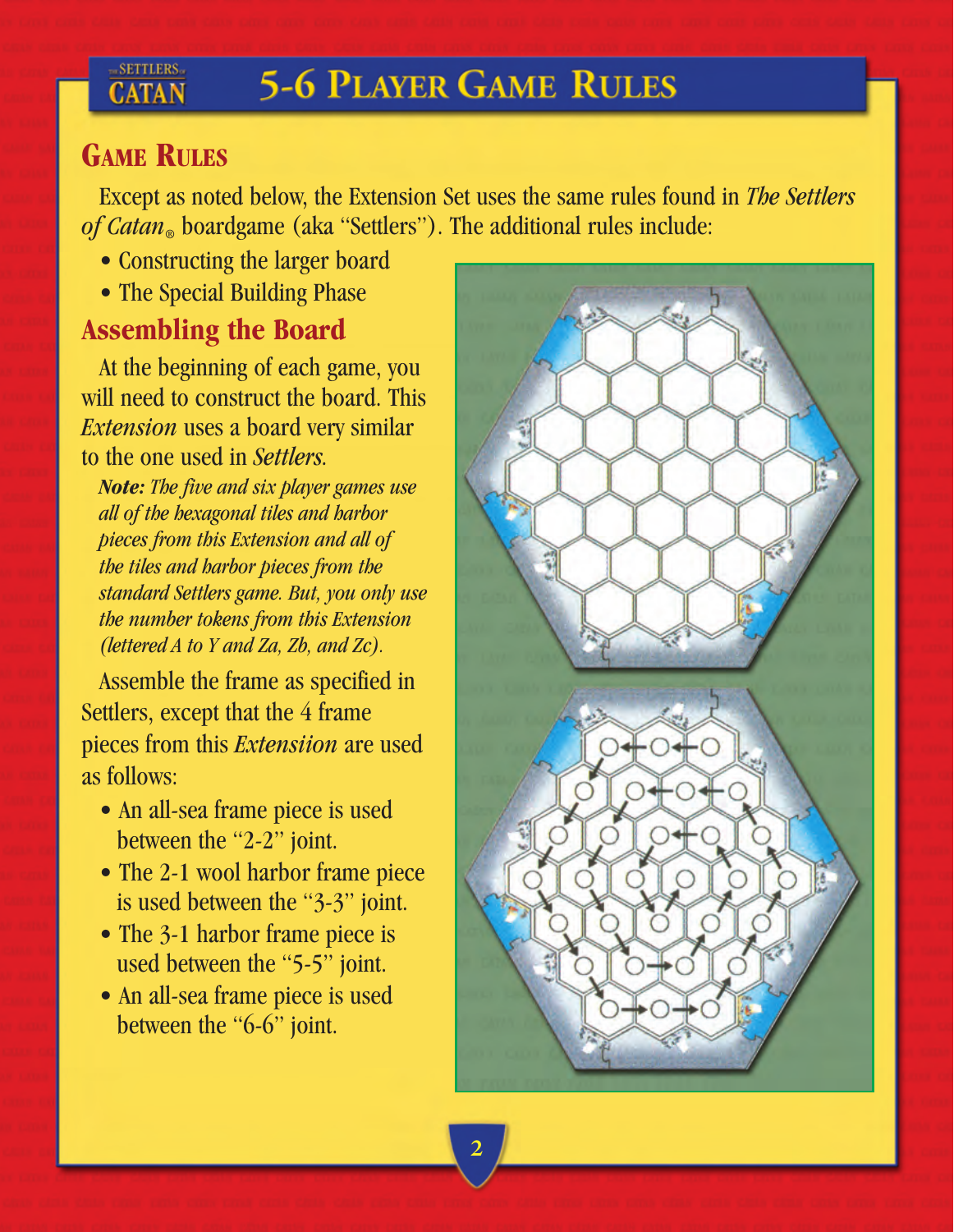# **5-6 PLAYER GAME RULES**

CATAI

Construct the island from 30 land hexes by following these steps:

- 1. Shuffle all of the land hexes face down. Place the hexes face down as shown in the illustration.
- 2. Turn over the center row of six hexes first, without changing their order. Then uncover the rows of five hexes to the right and left of the center row. Next, uncover the rows of four on either side of those. Lastly, turn over the rows of three hexes.
- 3. Take the 11 harbor pieces (the small 5-sided pieces with ships on them) and randomly place one on top of each harbor on the frame.
- 4. Place the number tokens from this *Extension* on the board (do **not** use the *Settlers* number tokens). Place the token labeled "A" on any of the corner tiles. Continue placing the tokens in alphabetical order along a spiral, starting on the outside ring and proceding *counter-clockwise* toward the center of the board. Place each token so that the numbered side is facing up. When the chain of tokens reaches a desert hex, skip over that hex and continue on the other side. Note that the last three tokens are each marked with two letters: Za, Zb, Zc.
- 5. Place the robber on any one of the desert hexes.

### **The Special Building Phase**

We've added an additional phase for each player. With 5 or 6 players, you should use this turn sequence instead of the one described in *Settlers:*

- **Roll the Dice** You must roll for resource production.
- **Trading and Building Phase** You may trade resources with other players. You may also build roads, settlements, and cities and/or purchase Development Cards. These are all interchangeable actions. For instance, you can build, trade, buy a card, trade, and build some more.
- **End of Turn** Once you have finished your turn, pass the dice to the next player.
- **Special Building Phase** Your opponents may build as outlined below.

The **Special Building Phase** occurs just after the end of your turn (i.e., between player turns). All the other players may participate in the Special Building Phase. Each player then takes his turn clockwise around the table, and is allowed to build anything he can create with his resources.